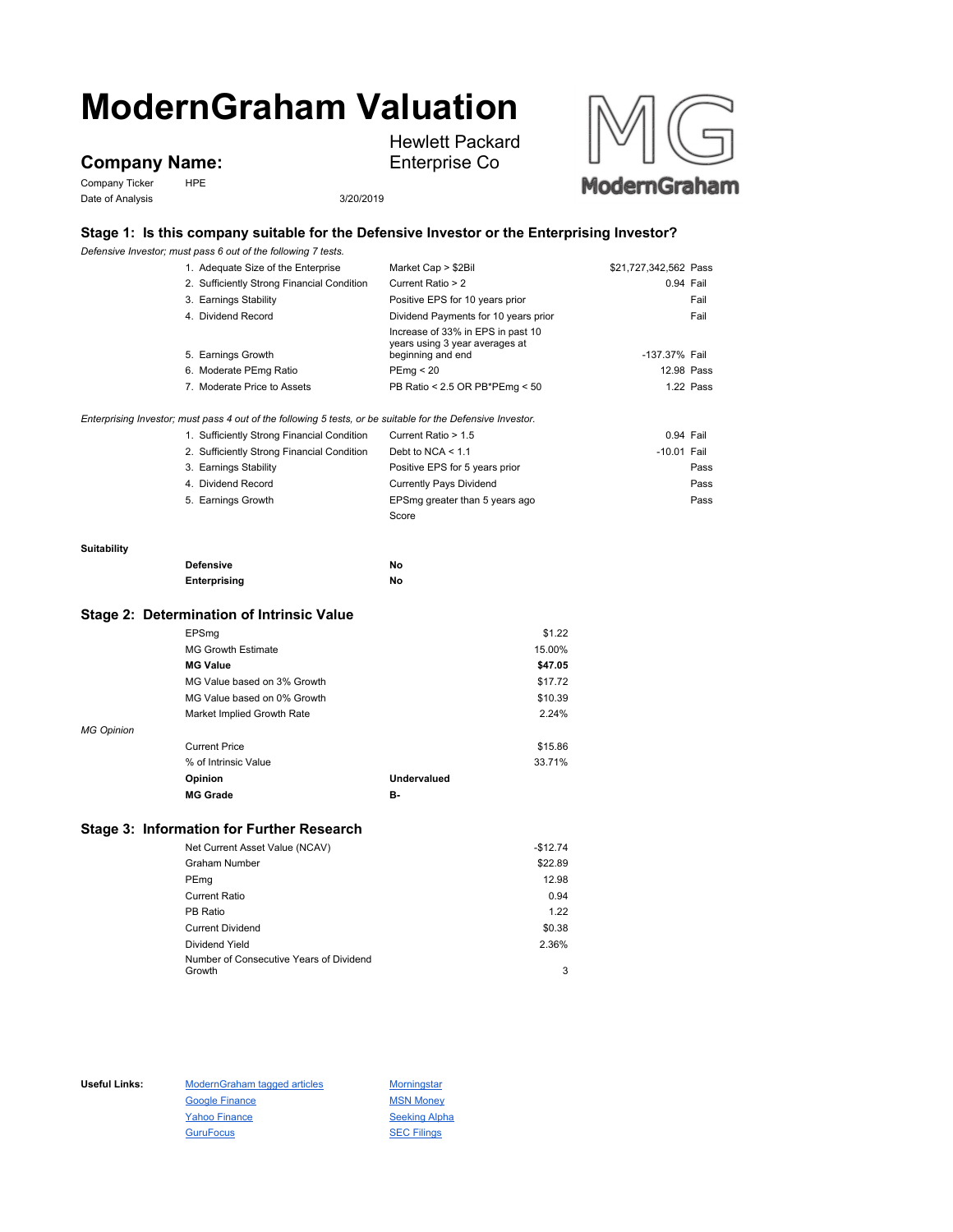| <b>EPS History</b>      |          | <b>EPSmg History</b>                 |                  |
|-------------------------|----------|--------------------------------------|------------------|
| <b>Next Fiscal Year</b> |          |                                      |                  |
| Estimate                |          | \$1.56 Next Fiscal Year Estimate     | \$1.22           |
| Oct2018                 | \$1.23   | Oct2018                              | \$1.06           |
| Oct2017                 | \$0.21   | Oct2017                              | \$1.00           |
| Oct2016                 | \$1.82   | Oct2016                              | \$0.73           |
| Oct2015                 | \$1.34   | Oct2015                              | $-$0.20$         |
| Oct2014                 | \$0.75   | Oct2014                              | $-$1.06$         |
| Oct2013                 | \$1.12   | Oct2013                              | $-$1.77$         |
| Oct2012                 | $-$8.03$ | Oct2012                              | $-$2.68$         |
| Dec2011                 | \$0.00   | Dec2011                              | \$0.00           |
| Dec2010                 | \$0.00   | Dec2010                              | \$0.00           |
| Dec2009                 | \$0.00   | Dec2009                              | \$0.00           |
| Dec2008                 | \$0.00   | Dec2008                              | \$0.00           |
| Dec2007                 | \$0.00   | Dec2007                              | \$0.00           |
| Dec2006                 | \$0.00   | Dec2006                              | \$0.00           |
| Dec2005                 | \$0.00   | Dec2005                              | \$0.00           |
| Dec2004                 | \$0.00   | Dec2004                              | \$0.00           |
| Dec2003                 | \$0.00   | Dec2003                              | \$0.00           |
| Dec2002                 |          | \$0.00 Balance Sheet Information     | 1/1/2019         |
| Dec2001                 |          | \$0.00 Total Current Assets          | \$15,432,000,000 |
| Dec2000                 |          | \$0.00 Total Current Liabilities     | \$16,459,000,000 |
| Dec1999                 |          | \$0.00 Long-Term Debt                | \$10,280,000,000 |
|                         |          | <b>Total Assets</b>                  | \$51,758,000,000 |
|                         |          | <b>Intangible Assets</b>             | \$18,334,000,000 |
|                         |          | <b>Total Liabilities</b>             | \$33,423,000,000 |
|                         |          | Shares Outstanding (Diluted Average) | 1,412,000,000    |